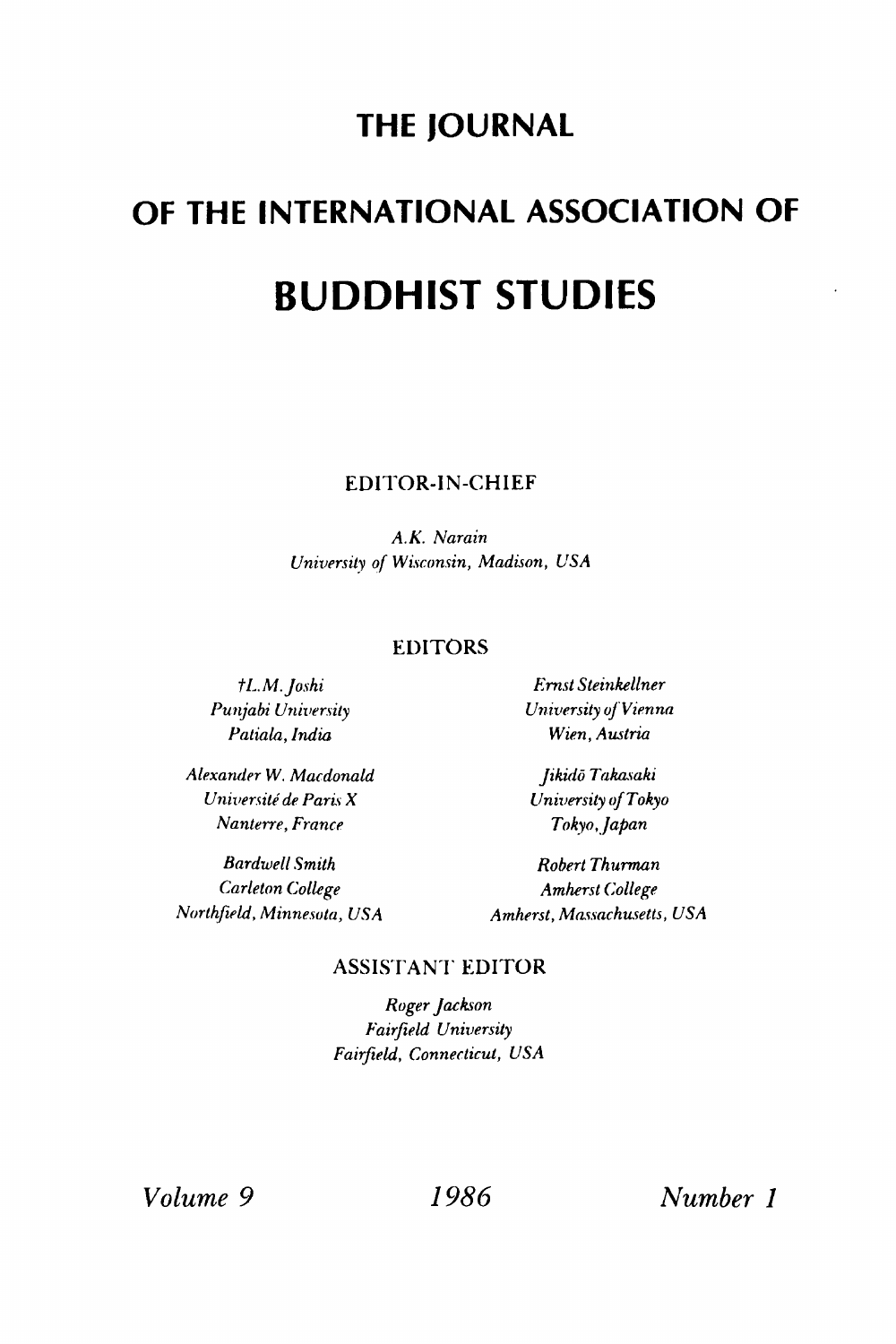# **CONTENTS**

# I. ARTICLES

 $\sim$ 

l,

| The Meaning of Vijñapti in Vasubandhu's Concept of |     |
|----------------------------------------------------|-----|
| Mind, by Bruce Cameron Hall                        |     |
| "Signless" Meditations in Pāli Buddhism,           |     |
| by Peter Harvey                                    | 25  |
| Dōgen Casts Off "What": An Analysis of Shinjin     |     |
| Datsuraku, by Steven Heine                         | 53  |
| Buddhism and the Caste System, by Y. Krishan       | 71  |
| The Early Chinese Buddhist Understanding of the    |     |
| Psyche: Chen Hui's Commentary on the               |     |
| Yin Chih Ju Ching, by Whalen Lai                   | 85  |
| The Special Theory of Pratityasamutpāda: The Cycle |     |
| of Dependent Origination, by Geshe Lhundub Sopa    | 105 |
|                                                    |     |

# II. BOOK REVIEWS

| $\mathbf{I}_{\mathbf{r}}$ | Chinese Religions in Western Languages: A Comprehensive |     |
|---------------------------|---------------------------------------------------------|-----|
|                           | and Classified Bibliography of Publications in English, |     |
|                           | French and German through 1980, by Laurence G.          |     |
|                           | Thompson                                                |     |
|                           | (Yves Hervouet)                                         | 121 |
| 2.                        | The Cycle of Day and Night, by Namkhai Norbu            |     |
|                           | (A.W. Hanson-Barber)                                    | 122 |
| 3.                        | Dharma and Gospel: Two Ways of Seeing, edited by Rev.   |     |
|                           | G.W. Houston                                            |     |
|                           | (Christopher Chapple)                                   | 123 |
| 4.                        | Meditation on Emptiness, by Jeffrey Hopkins             |     |
|                           | (J.W.de Jong)                                           | 124 |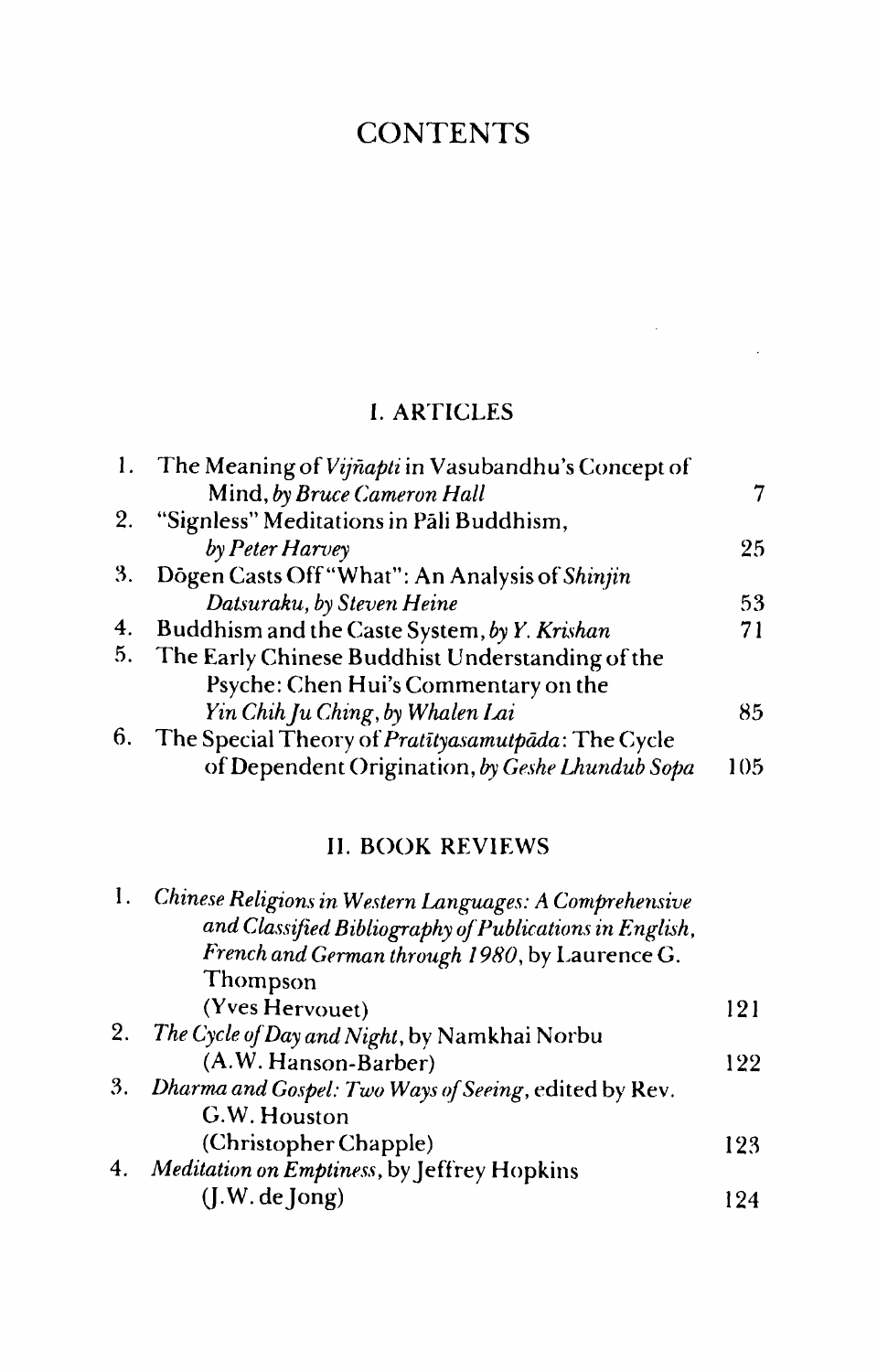| Philosophy of Mind in Sixth Century China, Paramārtha's |
|---------------------------------------------------------|
|                                                         |
| 129                                                     |
| 133                                                     |
| 135                                                     |
| Seven Works of Vasubandhu: The Buddhist Psychological   |
|                                                         |
| 136                                                     |
|                                                         |
| Eloquence: Reason and Enlightenment in the Central      |
|                                                         |
|                                                         |
| 138                                                     |
|                                                         |

# III. NOTES AND NEWS

|  | 1. Election Results, IABS     | 143 |
|--|-------------------------------|-----|
|  | 2. Conference Announcements   | 144 |
|  | 8th Conference, IABS          | 144 |
|  | 32nd ICANAS                   | 145 |
|  | 7th World Sanskrit Conference | 145 |
|  | 3. AAR Buddhism Group         | 146 |

| <b>OBITUARIES</b>    |     |
|----------------------|-----|
| LIST OF CONTRIBUTORS | 156 |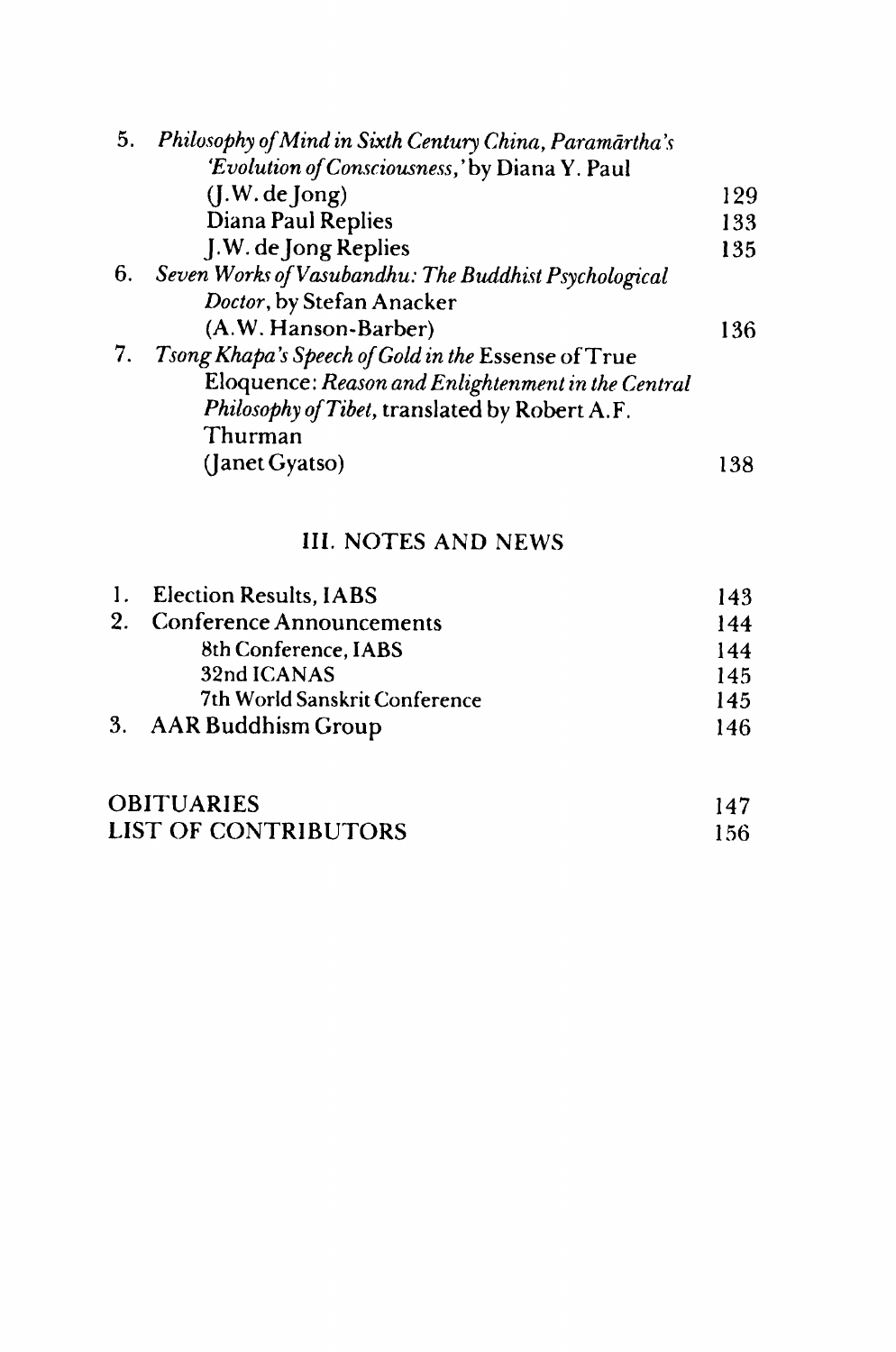**Turrell V. Wylie (1927-1984)** 

Turrell V. Wylie, Professor of Tibetan Studies in the Department of Asian Languages and Literature at the University of Washington, Seattle, died on August 25, 1984, after a brief illness. His untimely passing has not only deprived the University of Washington of the leadership of its program in Tibetan studies, but has also meant a major loss for Tibetan and Buddhist studies both in America and throughout the world.

Terry (to use the affectionate version of his name by which he was always known) was associated with the University of Washington for most of his adult life. After taking a B.A. there, he went on to a Ph.D. in Chinese, meanwhile also beginning the study of Tibetan language and literature that was to become his principal scholarly field. Studying with G. Tucci in Rome, Terry soon became one of the very few American scholars in the field whose training combined solid linguistic preparation with a rigorous command of textoriented philological discipline. His many notable publications in such areas as Tibetan historical geography and the early history of institutionalized Buddhism in Tibet set new standards for Western studies of Tibet, as did his many years of devoted teaching at the University of Washington, where he was never too busy with his own work to help a student with a text, often spending many extra hours each week tutoring both undergraduates and graduates. Terry was able to present his last completed scientific paper, a comprehensive text-critical study and translation of the Tibetan passport first edited by Csoma de Kőrös, at an international conference on Tibetan and Buddhist studies held in Bloomington in March, 1984. Even at the time of those meetings, his illness had already made serious inroads, but few of those participating realized how much it cost him in physical courage to come to Indiana and present his paper. The same fortitude, and concern above everything else for the feelings of others, characterized him throughout his final difficult days.

Administration also claimed much of Terry's time and energy. After the Chinese invasion of Tibet and the subsequent Tibetan national uprising of 1959, Terry became deeply involved in the work in international relief undertaken by the Rockefeller Foundation, attending a number of the international conferences that devised ways in which to assist the Tibetan refugees. He travelled widely in northern India in order to locate a number of Tibetan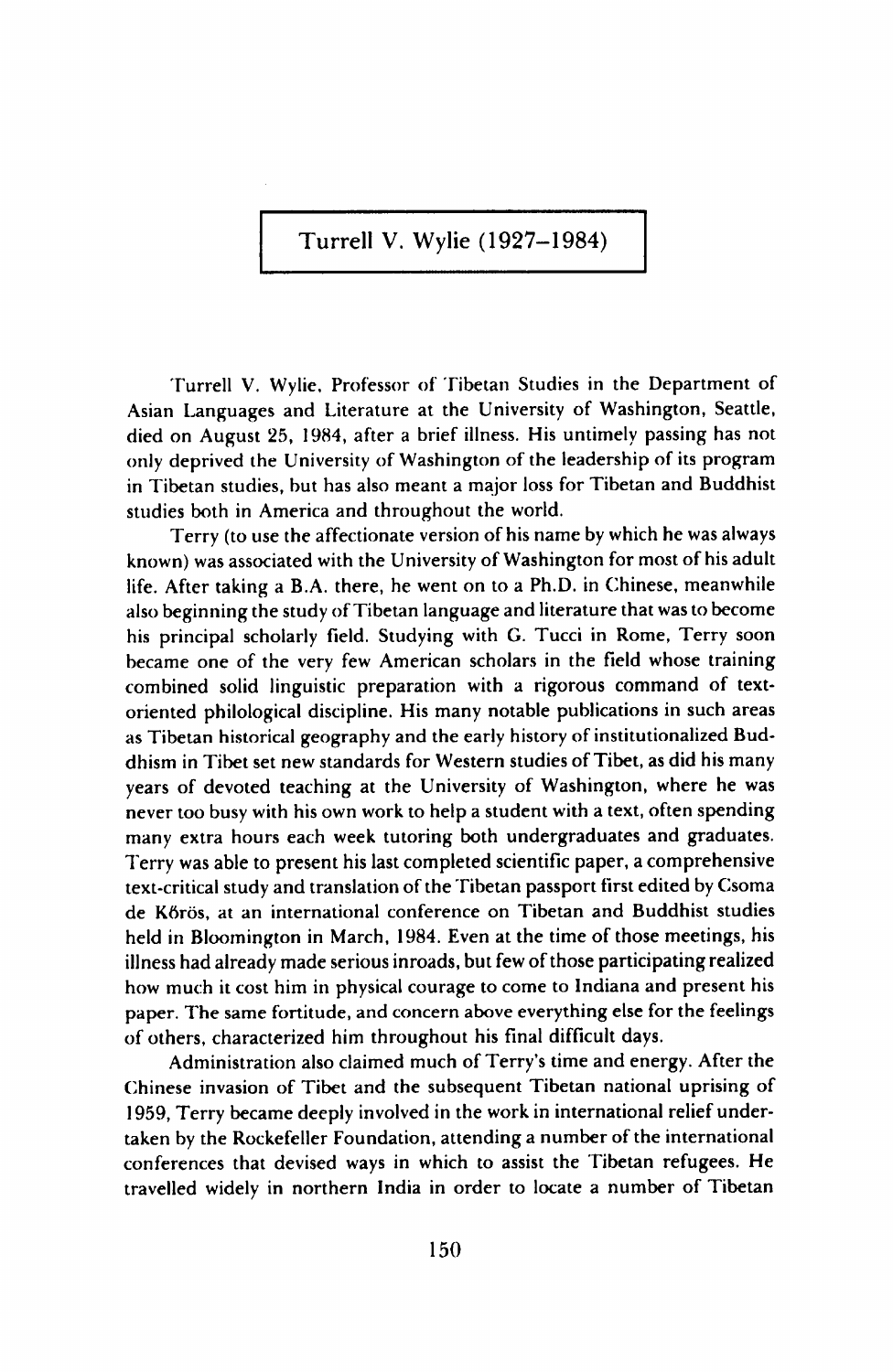## OBITUARY 151

religious and scholarly leaders whom he was eventually able to bring back with him to Seattle; here, under Terry's unflaggingly energetic leadership, they not only formed the nucleus of Seattle's still-thriving Tibetan community, but also sparked a notably vigorous period in Tibetan and Central Asian studies at the University of Washington, where many of them were employed as teachers and research scholars for a number of years.

Terry's warm personal rapport with the Tibetans whom he met in India, and particularly with the members of the diaspora community that he helped bring to Seattle, grew out of his own awareness of the universality of human dignity, and his profound understanding of the meaning of life. At a Memorial Service held at the University of Washington on October 9, 1984, Jigmie Yuthok, speaking on behalf of the Seattle Tibetan Community, characterized Terry in the following words:

As a scholar in the truest sense of the word, whose life-long research in the histories of Tibet and China led him to discern fact from fiction, he stood up for the truth of Tibet's independent status and spoke out at every opportunity even in the face of overwhelming opposition from numerous vested interest groups. He was not the one to compromise anything for the Truth. To the Tibetans here in particular, he was a great teacher, a mentor, a patron and an affectionate brother whose kindness and generosity had nurtured the first batch of Tibetans that he brought to Seattle in 1960 to grow into a thriving little community that it is today.

As a friend he was the most forgiving, affectionate and caring person that I have ever met in my life. Even after minor disagreements and disappointments he was the one to forgive first, he was the one to offer encouragement and he was the one to care for the health and welfare of all his friends. As a scholar his life was a success story, defined not in the terms of name and fame, wealth and power, but rather of richness of experience and depth of character in the search for Truth and Knowledge.

Still other indications of the high regard in which his beloved Tibetans held Terry is the name that the Dalai Lama bestowed upon him in an audience held in Dharmsala in 1960, Bkra-shis-bsam-'phel, a name that is now inscribed on the stone that marks Terry's grave in his native Durango, Colorado. His Holiness also took the extraordinary step of sending a personal message of condolence to Terry's family and friends, through Tenzin Tethong, His representative in New York, in the following cable:

To the bereaved family members and those gathered at the memorial services for the late Dr. Turrell Wylie his Holiness the Dalai Lama conveys his sincere condolences. Dr. Wylie's strong and genuine feelings for the Tibetan people and their just cause will long remain deeply appreciated. In the death of Dr. Wylie we have lost a true friend and a distinguished scholar of Tibetan studies. His Holiness further offers his deepest prayers.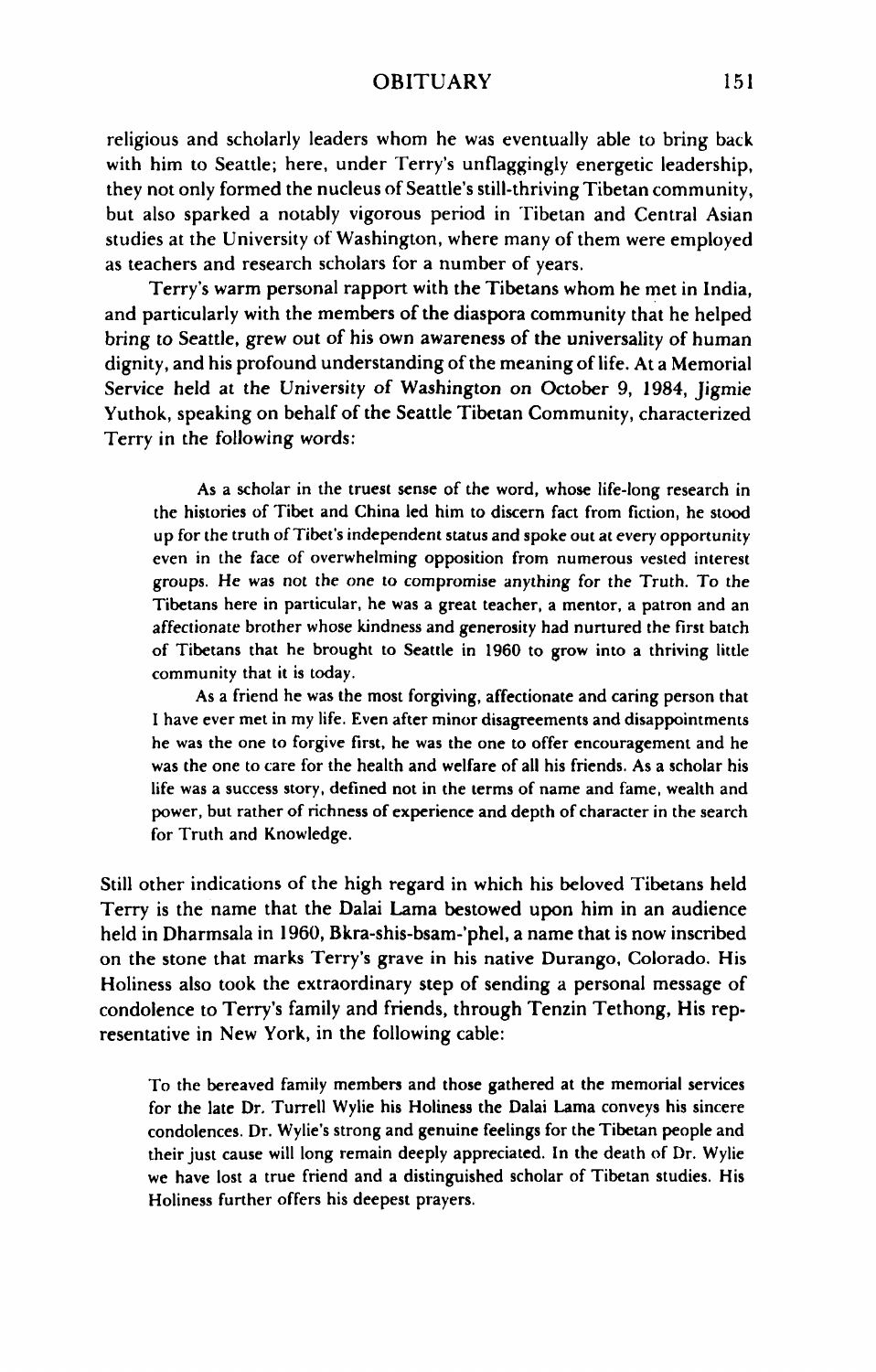Nor shall those of us present at the simple, private service of commitment held in Seattle before Terry's remains were taken to Durango, ever forget the enormously touching sight of the many Tibetans who attended reverently and prayerfully advancing toward his coffin to adorn it with *kha-btags,* as one last expression of their love, affection, and respect.

Those of us privileged to have known Terry not only as a scholar and as a colleague but also as a friend will never forget his unfailing good humor, his devotion to his beloved wife and family, and the wide range of the extraacademic gifts and interests that distinguished and enriched his life. From his student days in Rome, he gained an enviable fluency in demotic Italian that several subsequent visits to Italy enhanced and perfected; from his days in Italy too came his deep affection for painting and for sculpture, as did his discriminating tastes in food and wine. He took great pleasure in sharing his knowledge of the world of Italian culture and art with visitors to Rome; I fondly recall him showing me the two magnificent Caravaggio altarpieces in the Cerasi Chapel of Santa Maria del Popolo with as much pride and enthusiasm as if he had been their owner. Himself a talented amateur painter in oils and sculptor in wood and stone, he found in the plastic arts not only the enjoyment of passive contemplation, but the rewards of active creativity as well.

Everyone everywhere who ever met Terry Wylie could not help but immediately become his friend; and everyone who met him, anywhere in the world, always loved him. This, perhaps his greatest gift of all, only makes it all the more difficult to cope with the loss we have sustained.

Roy Andrew Miller

## **BIBLIOGRAPHY**

#### 1957

"A Place Name Index to George N. Roerich's Translation of The Blue Annals." *Serie Orientale Roma.* XV. Rome, 1957. 40 pp.

#### 1959

- "A Standard System of Tibetan Transcription." *Harvard Journal of Asiatic Studies.* 22: 261-67. Dec. 1959.
- "Dating the Tibetan Geography 'Dzam-gling-rgyas-bshad Through Its Description of the Western Hemisphere." *Central Asiatic Journal.* IV, 4: 300- 11. 1959.
- "Nature in Tibetan Poetry." *(in Chinese translation) Wen-hsiieh-tia-chih.* 6,5: 36- 43. 1959.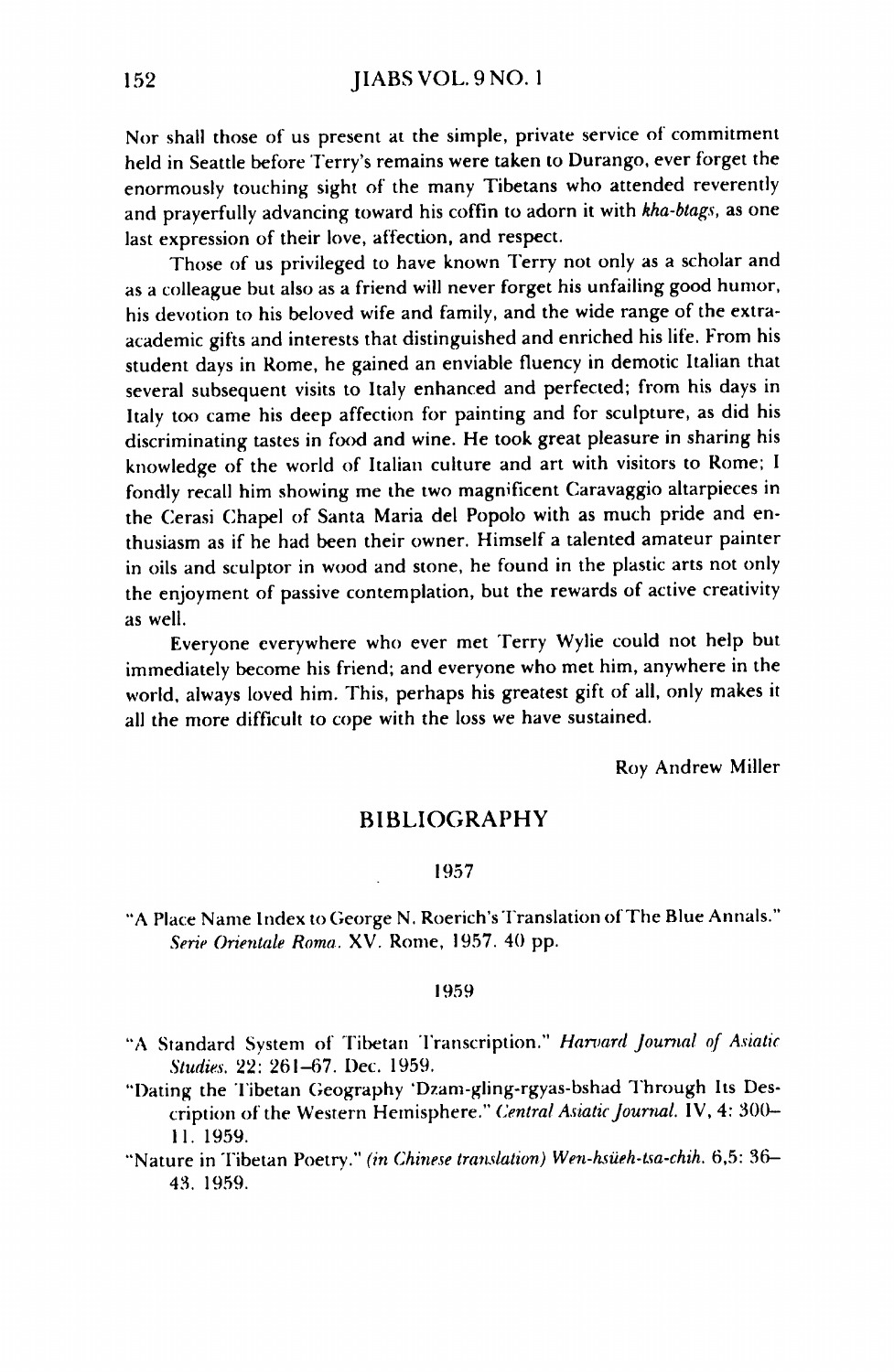## OBITUARY 153

#### 1962

"The Geography of Tibet According to the *'Dzam-gling-rgyas-bshad." Serie (Mentale Roma.* XXV. Rome, 1962, 286 pp.

#### 1963

'"O-lde-spu-rgyal and the Introduction of Bon toTibet." *Central Asiatic Journal.*  VIII, 2: 93-103. 1963.

#### 1964

- "Mar-pa's Tower: Notes on Local Hegemons in Tibet." *History of Religions Journal.* 3,2: 278-91. Winter, 1964.
- "Ro-langs: The Tibetan Zombie." *History of Religions Journal.* 3,4: 69—80. Summer, 1964.

#### 1965

- "The Tibetan Tradition of Geography." *Bulletin ofTibetology.* 11:17-25. March, 1965.
- "Mortuary Customs at Sa-skya, Tibet." *Harvard Journal of Asiatic Studies.* 25: 229-42. 1965.

#### 1966

"A Propos of Tibetan Religious Observances." *Journal of the American Oriental Society.* 86,1: 39-45. 1966 (Review Article)

#### 1967

- Editor (anonymous co-author) Tsepon W.I). Shakabpa, *Tibet: A Political History.*  New Haven: Yale University Press, 1967. 369 pp.
- "Tibet: A Study in Chinese Chauvinism." *Orient/West.* 12:1, 41-59. 1967.
- "Tibetan Studies in the United States." *The Tibet Society Newsletter.* 1:1, 51-60. 1967.
- "A Selective Bibliography on Tibetan History and Culture." *The Tibet Society Newsletter.* 1:1, 30-35. 1967.
- "Tibet." (A chapter on Tibetan linguistics). *Current Trends in Linguistics.* II: 766-74. 1967.
- "Sectarianism in Tibetan Buddhism." *Bulletin of the Field Museum of Natural History.* 38 (12): 6-7, 12-13. 1967.
- "Dalai Lama." *Encyclopedia International.* 5: 420-21. 1967.
- "Panch'en Lama." *Encyclopedia International.* 14:40. 1967.
- "Phagspa." *Encyclopedia International.* 14:254. 1967.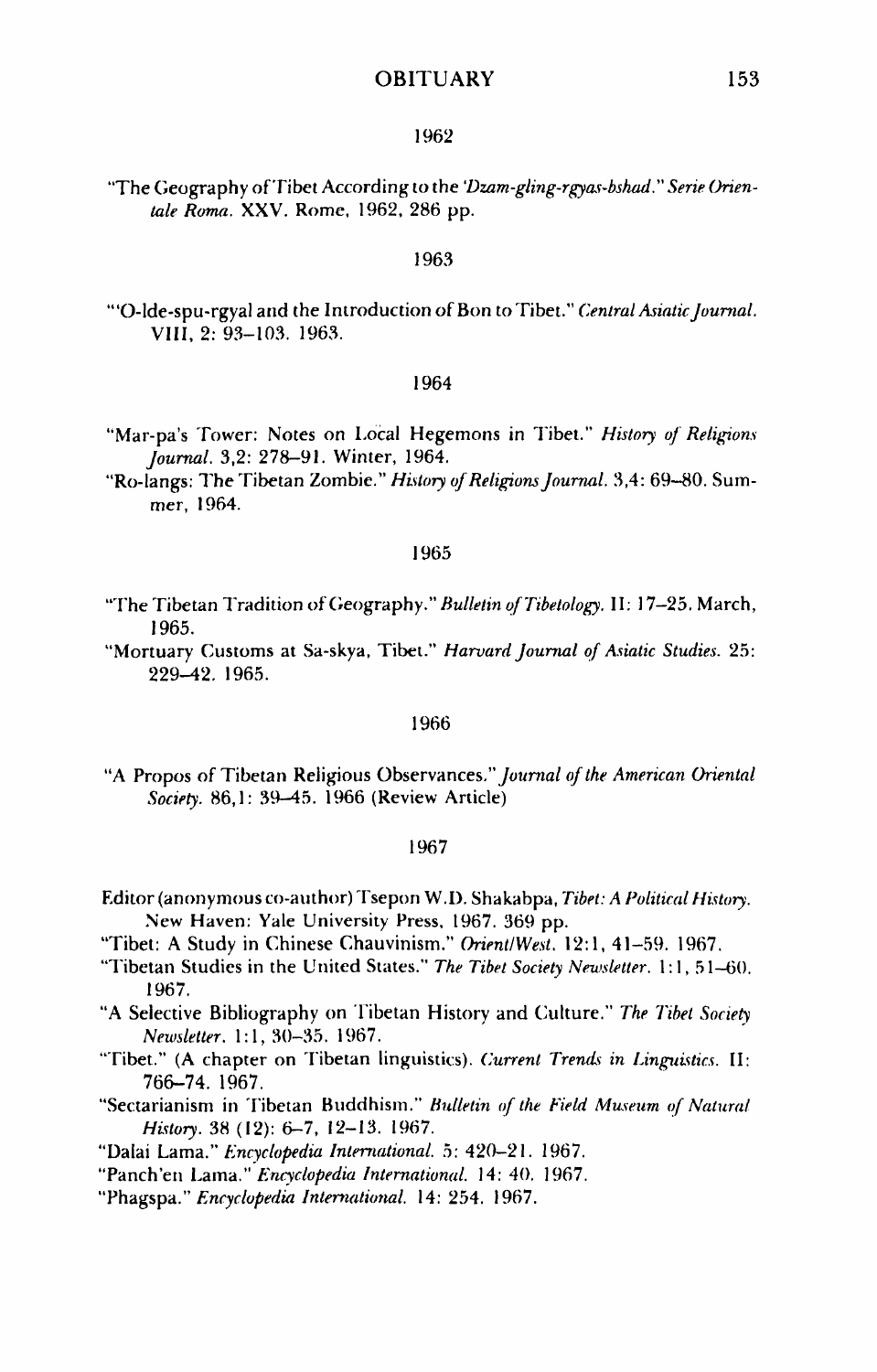### 154 **JIABS VOL. 9 NO. 1**

#### 1968

## "Tibetan Passports: Their Function and Significance." *Central Asiatic Journal.*  XII (2): 149-52. 1968.

#### 1969

"Tibet." *Encyclopaedia Britannica.* 21: 1106-10, 1110A-H, 1111-6. 1969

- "Lhasa." *Encyclopaedia Britannica.* 13: 1012-15. 1969.
- "Kailas Range." *Encyclopaedia Britannica.* 13: 187. 1969.
- "Chang Thang." *Encyclopaedia Britannica.* 5: 267—8. 1969.
- "Batang." *Encyclopaedia Britannica.* 3: 271—2. 1969.
- "Zhikatse." *Encyclopaedia Britannica.* 23: 964-5. 1969.
- "Gartok." *Encyclopaedia Britannica.* 10:3. 1969.
- "Tibetan Language." *Encyclopaedia Britannica.* 21: 1119-9A, 1119B-1120 1969.

"Dalai Lama." *Encyclopaedia Britannica.* 7: 3—4. 1969.

#### 1970

- "Gyangtse." *Encyclopaedia Britannica.* 10: 1056. 1970.
- "A Tibetan Religious Geography of Nepal." *Serie Orientale Roma.* XLII. Rome. 1970. 66 pp.
- "Was Christopher Columbus from Shambhala?" *Bulletin of the Institute of China: Border Area Studies.*

#### 1974

"Central Asian Peoples, Arts of; III. Performing arts: dance and theatre." *Encyclopaedia Britannica.* 3: 1127-30. 1974.

#### 1975

"Tibet's Role in Inner Asia." Indiana State University. Asian Studies Research Institute, 1975. 24 pp.

#### 1977

"Etymology of Tibetan: bla-ma." *Central Asiatic Journal.* 21: 145-48. 1977. "The First Mongol Conquest of Tibet Reinterpreted." *Harvard Journal of Asiatic Studies.* 37: 103-33. 1977.